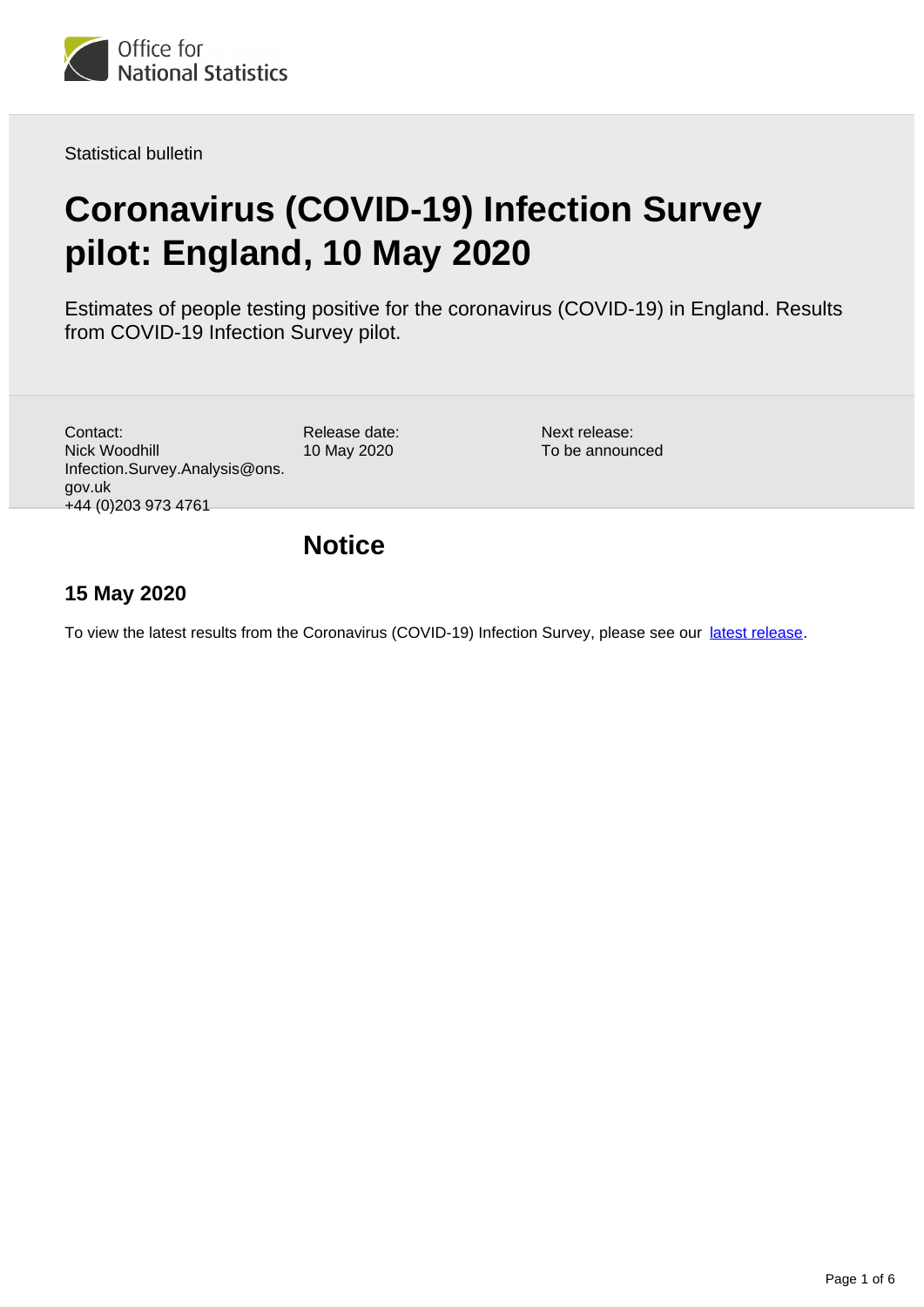## **Table of contents**

- 1. [Main points](#page-2-0)
- 2. [Collaboration](#page-2-1)
- 3. [COVID-19 Infection Survey](#page-2-2)
- 4. [Strengths and limitations](#page-3-0)
- 5. [Next steps](#page-4-0)
- 6. [Glossary](#page-4-1)
- 7. [Related links](#page-5-0)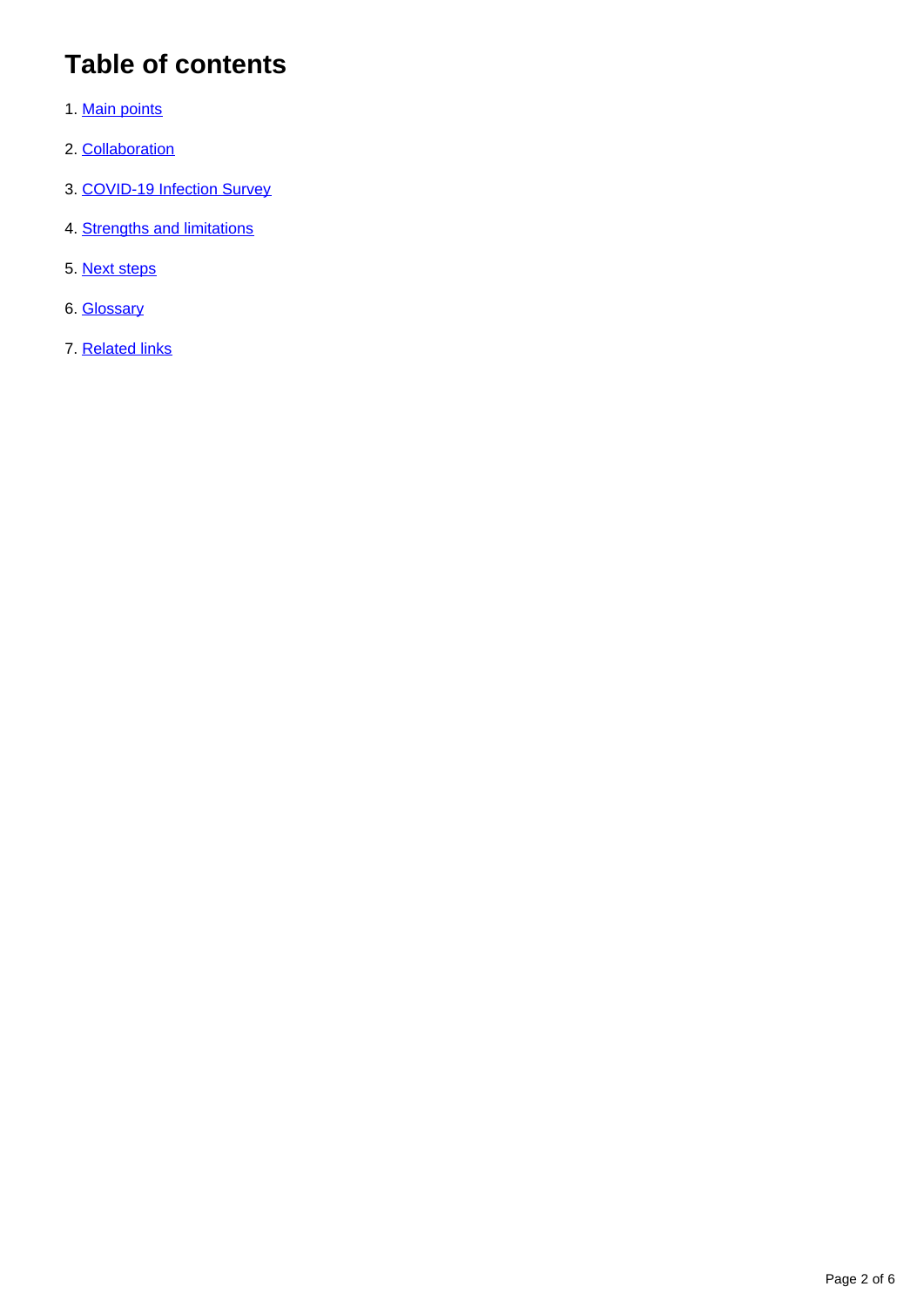## <span id="page-2-0"></span>**1 . Main points**

- As of 9 May 2020, the Office for National Statistics (ONS) had received the results of swab tests collected from 7,087 individual participants in the coronavirus (COVID-19) Infection Survey in England between 26 April and 8 May 2020.
- It is estimated that 0.24% of the population in England tested positive for COVID-19 (95% confidence interval: 0.14% to 0.40%).
- It is estimated 136,000 people in England were currently infected with COVID-19 (95% confidence interval: 76,000 to 225,000).

These are early estimates, so care needs to be taken when interpreting them. More information is available in the "Strengths and limitations" section.

## <span id="page-2-1"></span>**2 . Collaboration**

These results from the coronavirus (COVID-19) Infection Survey were produced by the Office for National Statistics (ONS), in partnership with the [University of Oxford](http://www.ox.ac.uk/), the [University of Manchester](https://www.manchester.ac.uk/) and Public Health [England.](https://www.gov.uk/government/organisations/public-health-england)

## <span id="page-2-2"></span>**3 . COVID-19 Infection Survey**

Working with the University of Oxford, [IQVIA](https://www.iqvia.com/) and [UK Biocentre Milton Keynes](https://www.ukbiocentre.com/), we are initially conducting a pilot survey with 10,000 households in England. The survey is currently ramping up to this level. All individuals aged two years and over in sampled households were invited to provide samples for testing. This means approximately 25,000 people will be involved in the pilot study.

Following completion of the pilot survey, we intend the full survey to expand the size of the sample over the next 12 months and to cover people across all four UK nations.

This study addresses an important clinical priority – finding out how many people in the UK have the coronavirus (COVID-19) infection at a given point in time, either with or without symptoms; how many new cases have occurred in a given time period; and how many people are ever likely to have had the infection. It will also enable estimates of the rate of transmission of the infection, often referred to as "R".

#### **More about coronavirus**

- Find the latest on [coronavirus \(COVID-19\) in the UK](https://www.ons.gov.uk/peoplepopulationandcommunity/healthandsocialcare/conditionsanddiseases).
- All ONS analysis, summarised in our [coronavirus roundup.](https://www.ons.gov.uk/peoplepopulationandcommunity/healthandsocialcare/conditionsanddiseases/articles/coronaviruscovid19roundup/2020-03-26)
- View [all coronavirus data](https://www.ons.gov.uk/peoplepopulationandcommunity/healthandsocialcare/conditionsanddiseases/datalist).
- Find out out how our studies and surveys are [serving public need.](http://ons.gov.uk/surveys)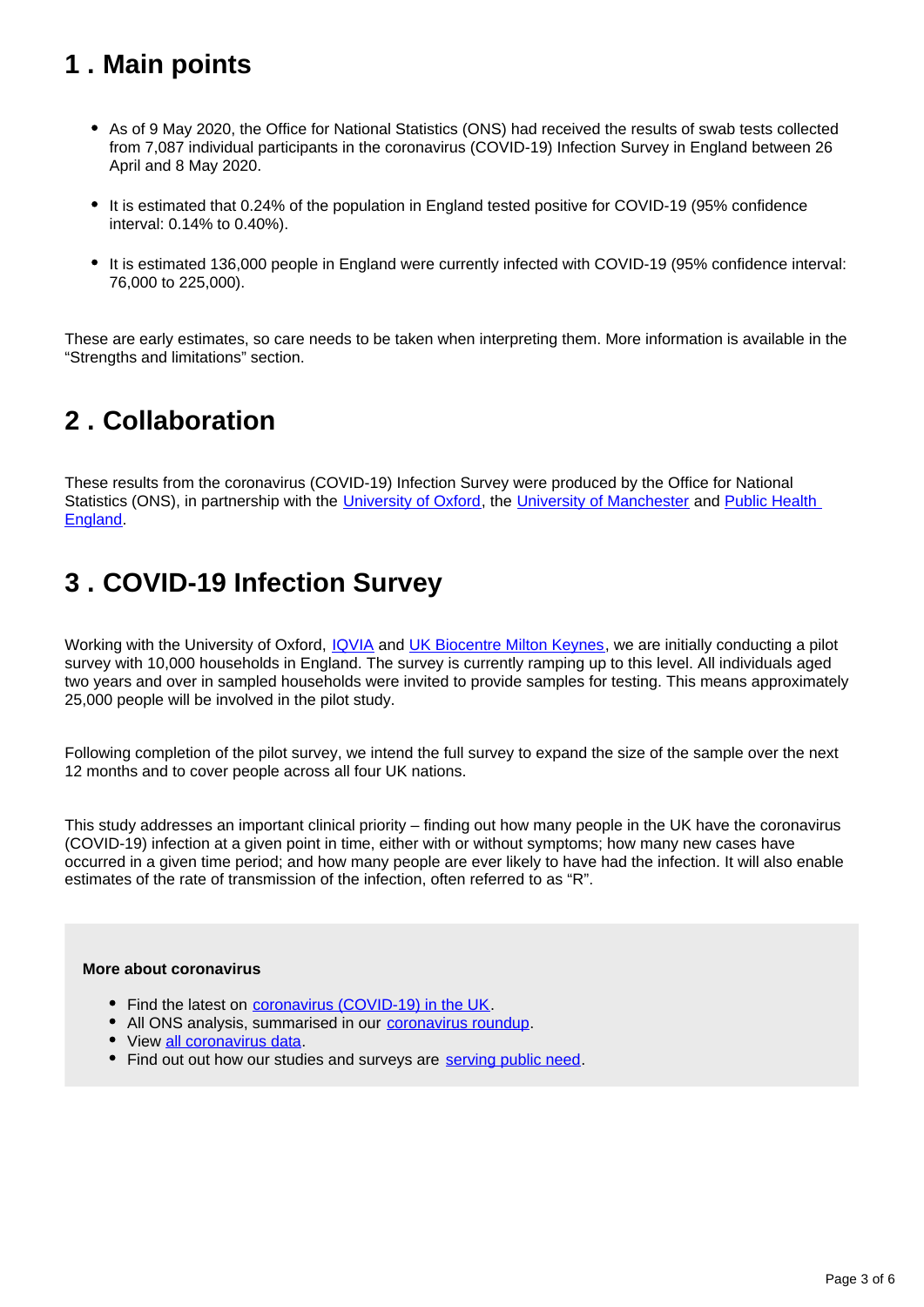### **The data being collected**

The survey involves all participants over the age of two years providing self-administered throat and nose swabs, to test whether they currently have the virus. Participants are asked to take tests every week for the first five weeks and monthly for a period of 12 months in total.

Adults from 2,000 households will also provide a blood sample taken by a trained nurse, phlebotomist or healthcare assistant. These tests, the results of which are not yet available, will help determine what proportion of the population has developed antibodies to COVID-19.

Each participant is also asked a short set of questions concerning socio-demographic characteristics, symptoms, whether self-isolating or shielding, and whether the participant has come into contact with a suspected carrier of COVID-19.

The sample for this initial survey has been drawn from households in which someone has already participated in an Office for National Statistics (ONS) survey and has consented to be approached for future research.

More information on what data are collected and how they are available in the COVID-19 Infection Survey [Protocol \(PDF\)](https://www.ndm.ox.ac.uk/_asset/file/protocol-covid-infection-survey-2020-04-20-v1-0-clean-with-ethics-ref.pdf) and our [COVID-19 Infection Survey study guide](https://www.ons.gov.uk/surveys/informationforhouseholdsandindividuals/householdandindividualsurveys/covid19infectionsurveycis#who-is-carrying-out-the-study).

### **Analysing the data**

We calculate the estimated percentage of the population testing positive for COVID-19 by using the most recent test result for all individuals.

The estimates are adjusted (weighted) to ensure they are representative of the population in England. While the pilot is based on a nationally representative survey sample, some individuals in the original sample will have dropped out, while others will not have responded to the pilot. To address this, we apply weighting to ensure the sample is representative of the population in terms of age (grouped) by sex, region, tenure and household size.

### **Other studies**

While this study looks to identify the percentage of the population testing positive for COVID-19, it is one of a number of studies that look to provide information around the COVID-19 pandemic in the UK.

Some of the main studies identified include Public Health England data on the [total number of lab-confirmed](https://www.gov.uk/guidance/coronavirus-covid-19-information-for-the-public)  [cases in England](https://www.gov.uk/guidance/coronavirus-covid-19-information-for-the-public), which capture the cumulative number of people in England testing positive for COVID-19. Equivalent data for [Wales,](https://public.tableau.com/profile/public.health.wales.health.protection#!/vizhome/RapidCOVID-19virology-Public/Headlinesummary) [Scotland](https://www.gov.scot/publications/coronavirus-covid-19-daily-data-for-scotland/) and [Northern Ireland](https://app.powerbi.com/view?r=eyJrIjoiZGYxNjYzNmUtOTlmZS00ODAxLWE1YTEtMjA0NjZhMzlmN2JmIiwidCI6IjljOWEzMGRlLWQ4ZDctNGFhNC05NjAwLTRiZTc2MjVmZjZjNSIsImMiOjh9) are also available. These statistics only test specific groups of people, for example, people in hospital with symptoms and certain at-risk groups of key workers. By comparison, the statistics presented in this bulletin take a representative sample of the whole population in England, including people who are not otherwise prioritised for testing, something that is currently missing from other studies.

## <span id="page-3-0"></span>**4 . Strengths and limitations**

#### **Uncertainty in these data**

The estimates presented in this bulletin contain [uncertainty](https://www.ons.gov.uk/methodology/methodologytopicsandstatisticalconcepts/uncertaintyandhowwemeasureit). There are many sources of uncertainty, but the main sources in the information presented include each of the following.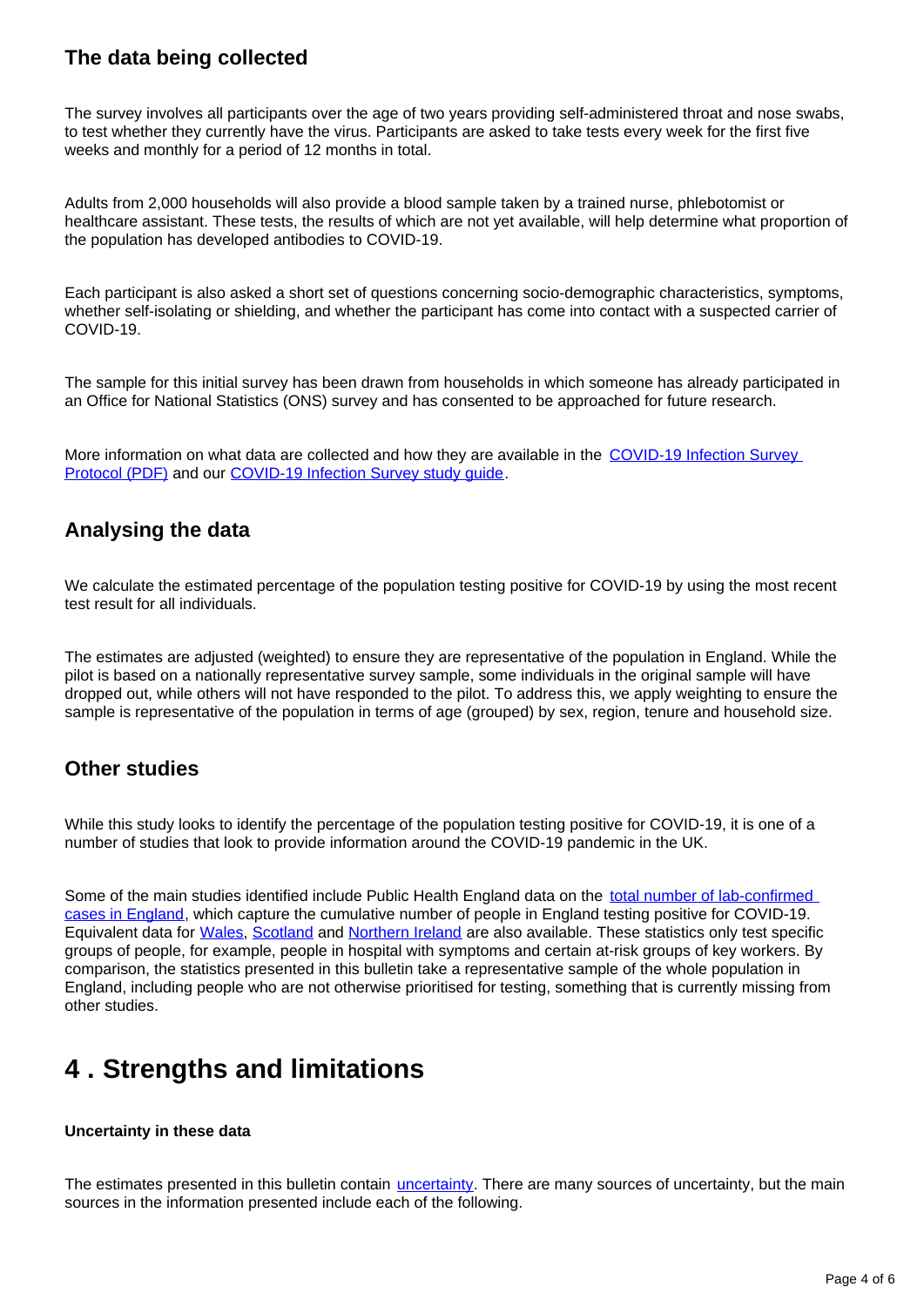#### **Uncertainty in the test (false-positives, false-negatives and timing of the infection)**

We do not know the false-positive and false-negative rate of the current swab test for the virus. False-positives and false-negatives could also come from the fact that participants in this study are self-swabbing. We also do not know if all individuals testing positive are still infectious. Some may have had the coronavirus (COVID-19) in the past but still test positive.

#### **The data are based on a sample of people, so there is some uncertainty in the estimates**

Any estimate based on a random sample contains some uncertainty. We have illustrated this uncertainty using confidence intervals constructed so we are 95% sure that the interval contains the true value. The confidence intervals presented in this bulletin are considered to be relatively narrow, given the size of the estimate of the population that tested positive for COVID-19.

#### **Estimates in this first release are based on a small sample, but this will increase in the future**

Initial estimates are based on a small subset of the pilot sample and so should be treated as provisional and subject to revision as more data for this period are processed. This small sample is reflected in the confidence intervals presented with the data. As the sample size increases over the coming weeks, this uncertainty will reduce and the confidence intervals will narrow.

#### **Quality of data collected in the questionnaire**

As in any survey, some data can be incorrect or missing. For example, participants and interviewers sometimes misinterpret questions or skip them by accident. To minimise the impact of this, we clean the data, editing or removing things that are clearly incorrect. We are also working with data collectors to improve question clarity and data recording.

### <span id="page-4-0"></span>**5 . Next steps**

The first regular release of survey results will be on 14 May 2020.

### <span id="page-4-1"></span>**6 . Glossary**

### **Confidence interval**

A confidence interval gives an indication of the degree of uncertainty of an estimate and helps to decide how precise a sample estimate is. Confidence intervals give a range of values between which we are 95% certain that the true value lies. A wider interval indicated more uncertainty in the estimate. For more information, see our [latest methodology article on statistical uncertainty](https://www.ons.gov.uk/methodology/methodologytopicsandstatisticalconcepts/uncertaintyandhowwemeasureit).

### **False-positives and false-negatives**

A false-positive result occurs when the test suggests an individual has the coronavirus (COVID-19) when in fact they do not. By contrast, a false-negative result occurs when the tests suggest an individual does not have COVID-19 when in fact they do.